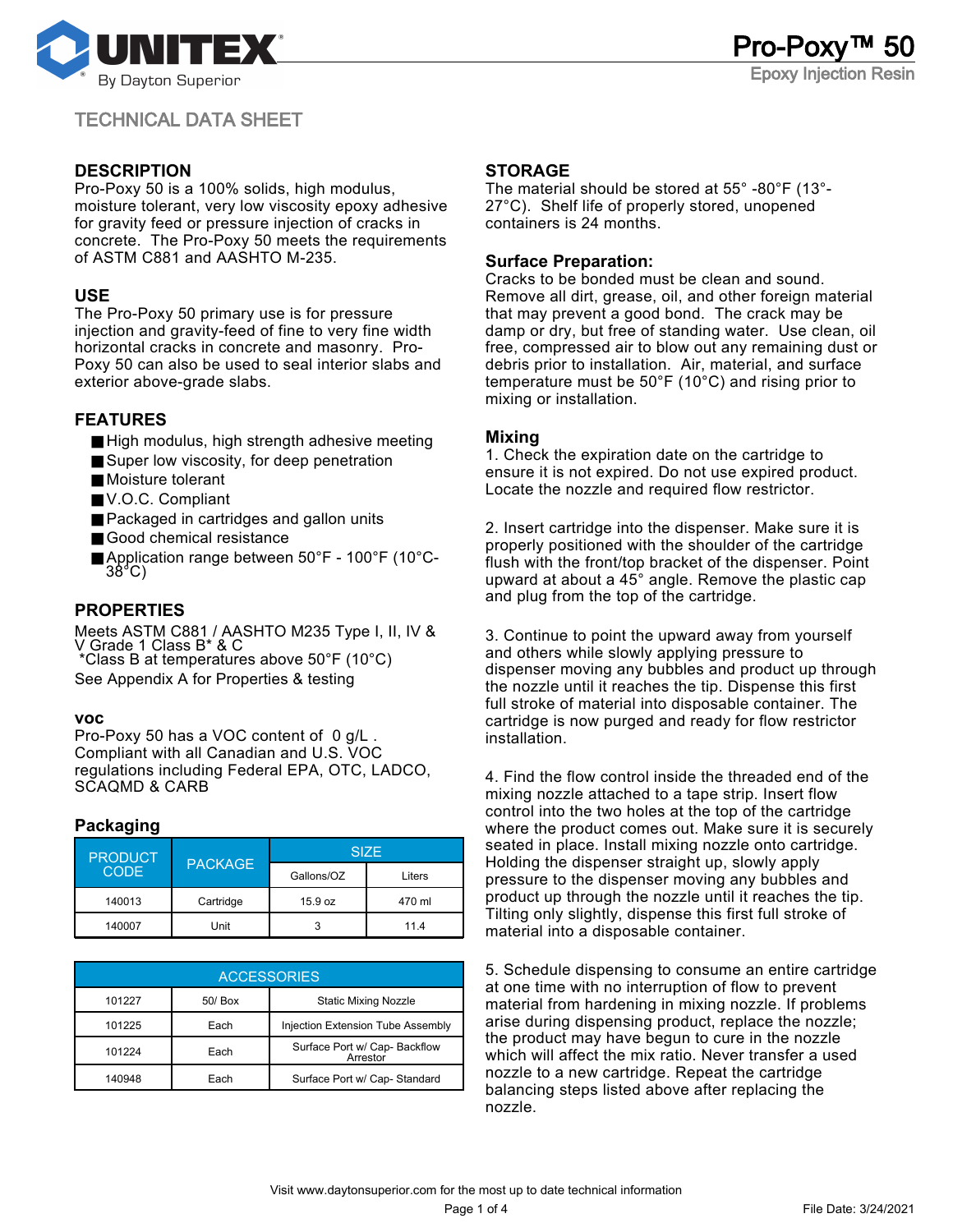

### MIX INSTRUCTIONS FOR BULK PACKAGING

Thoroughly stir each component separately before mixing them together. Mix only the amount of material that can be used before the working time expires. Proportions parts into a clean container using 2:1 mix ratio of 2 Parts A to 1 Part B by volume.

Mix thoroughly with a low speed drill (400 – 600 rpm) with a mix paddle attachment (i.e. Jiffy Mixer). Carefully scrape the sides and the bottom of the container while mixing. Keep the paddle below the surface of the material. Mix at least 3 minutes.

#### **Placement:**

GRAVITY FEED CRACK REPAIR FOR HORIZONTAL APPLICATIONS

Pro-Poxy is formulated for fine to medium cracks. 0.0025 in. to 0.125 in. (0.06 mm to 3.2 mm). For best results, cut a groove to open up the crack using an abrasive or diamond blade to a width of 1/8 in. (3.2 mm) and minimum depth of 3/8 in. (9.5 mm). Use wire brush to abrade and then blow out the crack to remove all dust, dirt, grease, wax, oil or any other contaminants. Pour or inject Pro-Poxy 50 into the crack and its self-leveling ability will fill the entire area. Repeat application if necessary to completely fill crack.

#### LOW PRESSURE CRACK INJECTION FOR VERTICAL, HORIZONTAL AND OVERHEAD STRUCTURAL REPAIR

Before repairs are attempted, examine the crack to determine the type of repair that is required. Cracks in concrete and wood members are classified as either dynamic (moving) or static (dormant). Static cracks may occur from a one-time overload event such as an earthquake or flood. For static cracks in a structure that is to be rehabilitated, structural crack injection is recommended. By contrast, dynamic cracks are those which are caused by inadequate design, seasonal heaving, temperature swings or repeated over-loading. Dynamic cracks CANNOT effectively be repaired using crack injection.

CAPPING PASTE CARTRIDGE PREPARATION

1. Pro-Poxy 300 Fast or Pro-Poxy 300 Paste are recommended products to be used as a capping paste for crack injection. The non-sag/fast-set properties are ideal for rapid installations (horizontal, vertical and overhead).

2. Place and secure injection ports, or port bases, with the Pro-Poxy 300 Fast or Pro-Poxy 300 Paste. Port spacing should be approximately 6 - 12 in. (152 - 305 mm) apart (typically the width of the concrete member). Do not allow the epoxy to block the passage between the port and the crack face.

3. Place additional Pro-Poxy 300 Fast or Pro-Poxy 300 Paste between the ports making sure the entire face of the crack is sealed off and ports are securely fastened to the concrete. If the crack is evident and accessible on the back side of the concrete member, seal with capping paste.

### **General Application Procedure:**

Pump and Pneumatic Dispensing: DO NOT EXCEED 40 psi (0.28 MPa) PRESSURE TO THE PNEUMATIC DISPENSING TOOL OR INJECTION PUMP.

An air pressure regulator must be used with a pneumatic dispenser. Start at a low setting and gradually increase pressure as needed until desired epoxy flow is achieved. Use maximum 40 psi (0.28 MPa) air pressure. Excessive pressure may result in cartridge plunger leakage. Begin the injection process from the lowest port on a vertical surface moving up the wall. On horizontal surfaces, begin at the widest part of the crack (as marked prior to capping) and move outward. Inject epoxy into port until you either get flow from adjacent port or until epoxy stops flowing. Allow injection resin to cure for at least 24 hours. Ports and capping material can be removed with a chisel and/or grinder.

Note: Some cracks may take more time to inject, especially hair-line cracks. Cracks may be smaller in width (or larger) than they appear from the surface

# **Cure Time**

Working times are approximate. Working time will increase (colder) or decrease (warmer) depending on the temperature

| <b>Base Material Temperature</b><br>$\circ$ $\Box$ $\circ$ $\circ$ $\circ$ | <b>Working Time</b> |  |  |
|----------------------------------------------------------------------------|---------------------|--|--|
| 75°F (24°C)                                                                | 27 min              |  |  |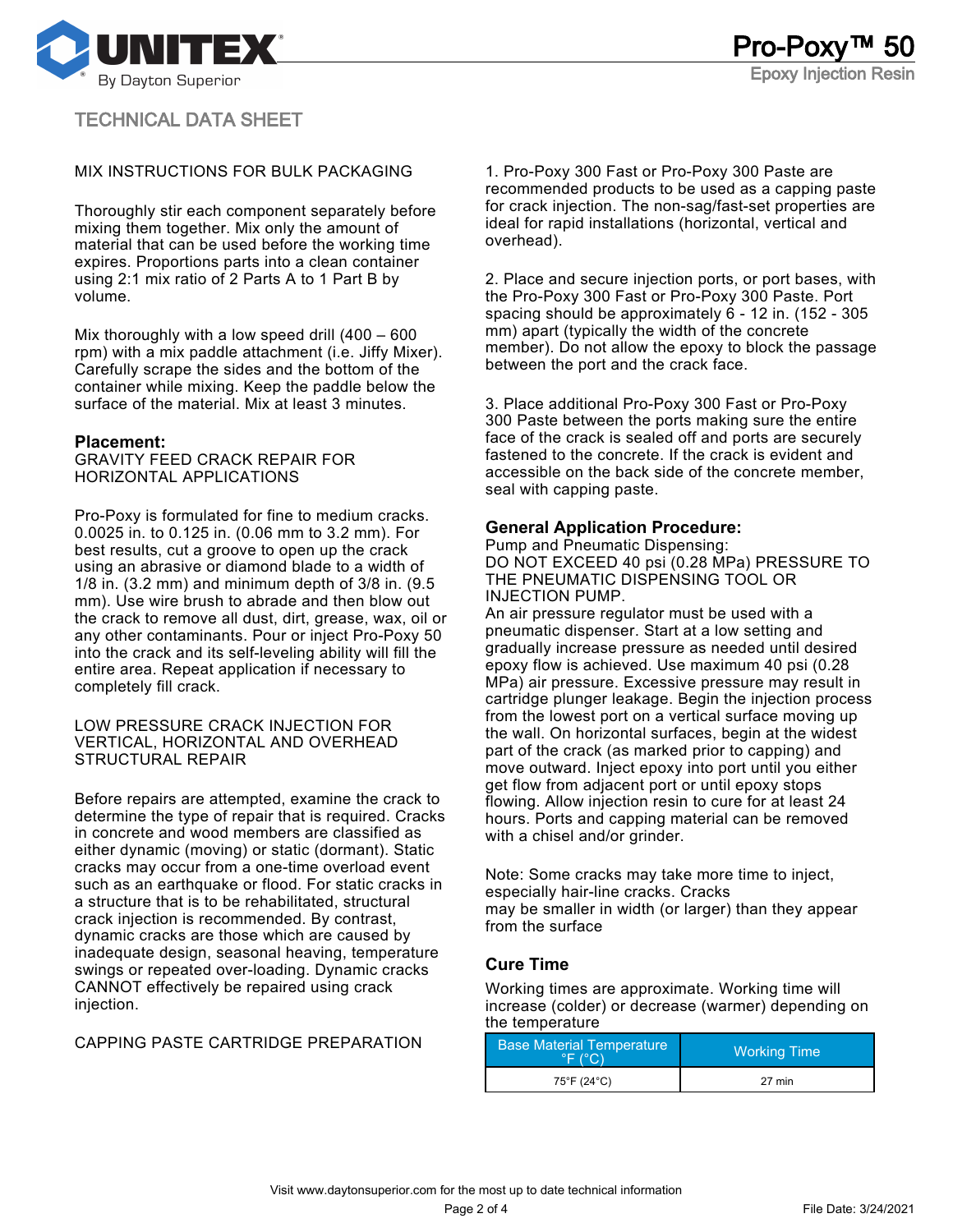

# **CLEAN UP**

Tools and Equipment: Clean before the epoxy sets up. Use Xylene or the Unitex Citrus Cleaner.

# **LIMITATIONS**

#### **FOR PROFESSIONAL USE ONLY**

Minimum age of concrete must be 21-28 days from date of placemen depending on curing and drying conditions.

Always test a small amount to insure that the product is mixed properly and thoroughly and that the material will harden properly before proceeding with the installation.

Do not inject cracks wider than  $\frac{1}{4}$  in. (6.4 mm) without contacting Dayton Superior.

After completion of project, it is recommended to take core samples to verify the satisfactory penetration of the Pro-Poxy 50 into the crack. Do not thin with any solvents.

Surface, ambient air, and material temperatures must be 50°F (10°C) or above.

Note: High temperatures will accelerate the setting time. As a general rule, the gel time of the epoxy will be cut in half for each 10° to 15° increase in temperature above 75°F (24°C).

# **PRECAUTIONS**

### **READ SDS PRIOR TO USING PRODUCT**

- $\blacksquare$  Component A Irritant
- Component B Corrosive
- Product is a strong sensitizer
- Use with adequate ventilation
- Wear protective clothing, gloves and eye protection (goggles, safety glasses and/or face shield)
- Keep out of the reach of children
- Do not take internally
- In case of ingestion, seek medical help immediately
- May cause skin irritation upon contact, especially prolonged or repeated. If skin contact occurs, wash immediately with soap and water and seek medical help as needed.
- If eye contact occurs, flush immediately with clean water and seek medical help as needed
- Dispose of waste material in accordance with federal, state and local requirements
- Cured epoxy resins are innocuous

#### **MANUFACTURER**

Dayton Superior Corporation 1125 Byers Road Miamisburg, OH 45342 Customer Service: 888-977-9600 Technical Services: 877-266-7732 Website: www.daytonsuperior.com

## **WARRANTY**

Dayton Superior Corporation ("Dayton") warrants for 12 months from the date of manufacture or for the duration of the published product shelf life, whichever is less, that at the time of shipment by Dayton, the product is free of manufacturing defects and conforms to Dayton's product properties in force on the date of acceptance by Dayton of the order. Dayton shall only be liable under this warranty if the product has been applied, used, and stored in accordance with Dayton's instructions, especially surface preparation and installation, in force on the date of acceptance by Dayton of the order. The purchaser must examine the product when received and promptly notify Dayton in writing of any non-conformity before the product is used and no later than 30 days after such nonconformity is first discovered. If Dayton, in its sole discretion, determines that the product breached the above warranty, it will, in its sole discretion, replace the non-conforming product, refund the purchase price or issue a credit in the amount of the purchase price. This is the sole and exclusive remedy for breach of this warranty. Only a Dayton officer is authorized to modify this warranty. The information in this data sheet supersedes all other sales information received by the customer during the sales process. THE FOREGOING WARRANTY SHALL BE EXCLUSIVE AND IN LIEU OF ANY OTHER WARRANTIES, EXPRESS OR IMPLIED, INCLUDING WARRANTIES OF MERCHANTABILITY AND FITNESS FOR A PARTICULAR PURPOSE, AND ALL OTHER WARRANTIES OTHERWISE ARISING BY OPERATION OF LAW, COURSE OF DEALING, CUSTOM, TRADE OR OTHERWISE.

Pro-Poxy

Epoxy Injection Resin

Dayton shall not be liable in contract or in tort (including, without limitation, negligence, strict liability or otherwise) for loss of sales, revenues or profits; cost of capital or funds; business interruption or cost of downtime, loss of use, damage to or loss of use of other property (real or personal); failure to realize expected savings; frustration of economic or business expectations; claims by third parties (other than for bodily injury), or economic losses of any kind; or for any special, incidental, indirect, consequential, punitive or exemplary damages arising in any way out of the performance of, or failure to perform, its obligations under any contract for sale of product, even if Dayton could foresee or has been advised of the possibility of such damages. The Parties expressly agree that these limitations on damages are allocations of risk constituting, in part, the consideration for this contract, and also that such limitations shall survive the determination of any court of competent jurisdiction that any remedy provided in these terms or available at law fails of its essential purpose.